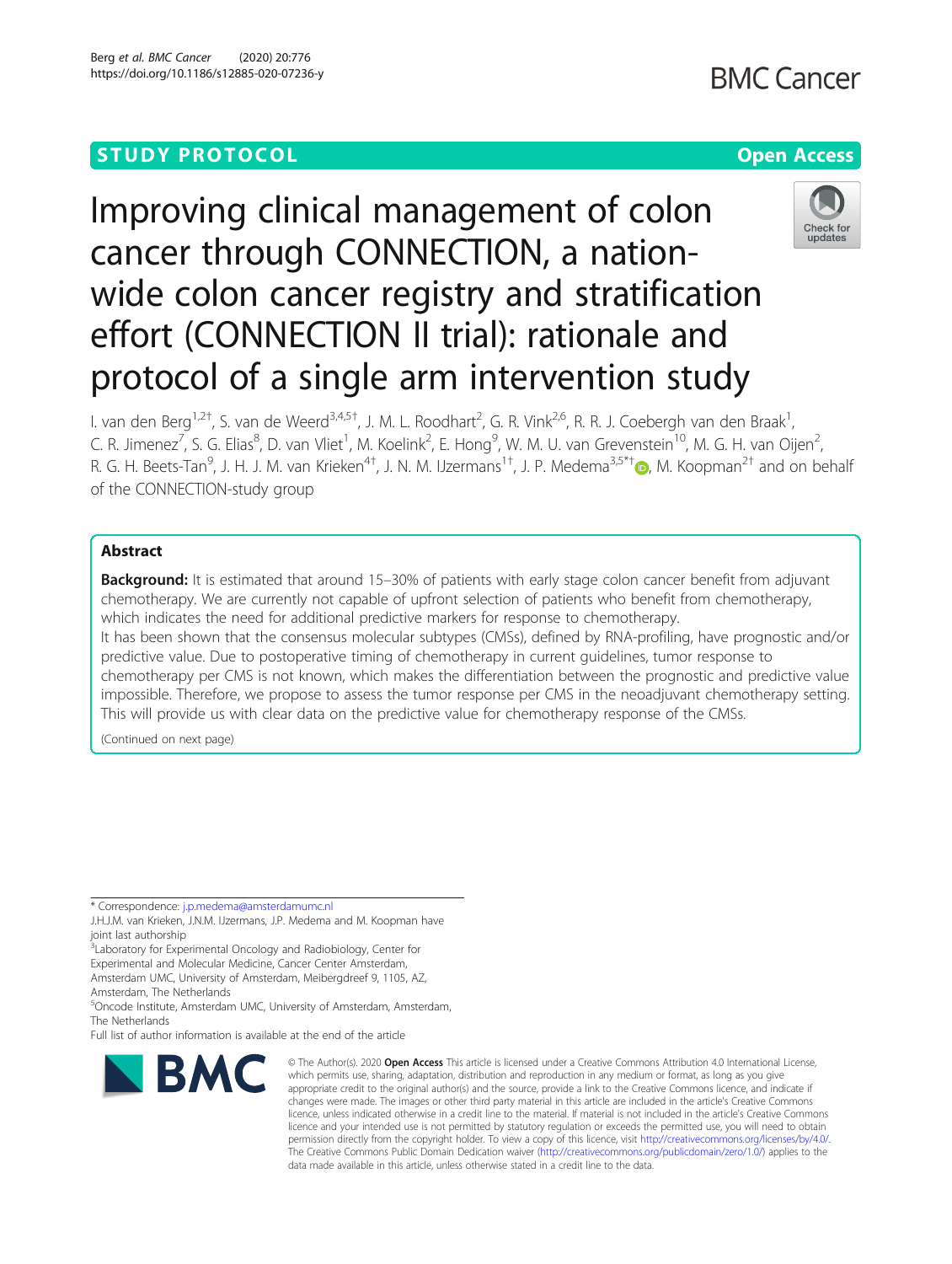# (Continued from previous page)

Methods: In this prospective, single arm, multicenter intervention study, 262 patients with resectable microsatellite stable cT3–4NxM0 colon cancer will be treated with two courses of neoadjuvant and two courses of adjuvant capecitabine and oxaliplatin. The primary endpoint is the pathological tumor response to neoadjuvant chemotherapy per CMS. Secondary endpoints are radiological tumor response, the prognostic value of these responses for recurrence free survival and overall survival and the differences in CMS classification of the same tumor before and after neoadjuvant chemotherapy. The study is scheduled to be performed in 8–10 Dutch hospitals. The first patient was included in February 2020.

Discussion: Patient selection for adjuvant chemotherapy in early stage colon cancer is far from optimal. The CMS classification is a promising new biomarker, but a solid chemotherapy response assessment per subtype is lacking. In this study we will investigate whether CMS classification can be of added value in clinical decision making by analyzing the predictive value for chemotherapy response. This study can provide the results necessary to proceed to future studies in which (neo) adjuvant chemotherapy may be withhold in patients with a specific CMS subtype, who show no benefit from chemotherapy and for whom possible new treatments can be investigated.

Trial registration: This study has been registered in the Netherlands Trial Register (NL8177) at 11-26-2019, [https://www.](https://www.trialregister.nl/trial/8177) [trialregister.nl/trial/8177.](https://www.trialregister.nl/trial/8177) The study has been approved by the medical ethics committee Utrecht (MEC18/712).

Keywords: Colon cancer, Consensus molecular subtypes, Neoadjuvant chemotherapy, Surgery

# Background

Colon cancer is one of the most common types of cancer in the Netherlands with an incidence of around 9.800 patients in 2018 [[1\]](#page-6-0). Approximately 80% of patients present with local disease (stage I-III). Curative surgery followed by adjuvant systemic chemotherapy is standard of care in patients with microsatellite stable (MSS) high-risk stage II and stage III colon cancer. Despite this intensive treatment, 20–30% of the patients develop metastatic disease. These patients do not benefit enough from the current adjuvant systemic therapy. Moreover, it is estimated that 50% will not develop metastases after surgery alone and are therefore overtreated with adjuvant chemotherapy. Identifying the patients at risk of developing metastases, as well as those responding to therapy is a clear unmet need in colon cancer care. The development of new prognostic and predictive markers for chemotherapy response is therefore of utmost importance.

Many efforts have been undertaken to stratify CRC patients into biologically and clinically distinct subtypes. One of these led to the development of the Consensus Molecular Subtypes (CMSs), which is based on RNA expression profiling of tumor tissue and which is currently considered to be the most robust molecular stratification in CRC [\[2](#page-6-0)]. CMS1 is characterized by hypermutation, microsatellite instability (MSI) and strong immune infiltration. CMS2, the canonical subtype, has marked WNT and MYC signaling activation. CMS3 is enriched for KRAS-mutations and shows evident metabolic deregulation. CMS4, the mesenchymal subtype, is characterized by prominent TGF- activation, stromal invasion and angiogenesis activation. Subtyping in a large heterogeneous patient cohort ( $n = 2.129$ ) with stage I to IV colorectal cancer showed significant differences in prognosis, with CMS4 as the poor-prognosis subtype, confirming the clinical relevance of the intrinsic processes implicated in each CMS [\[2](#page-6-0)].

These results support the idea that the CMSs might have predictive value for response to chemotherapy. Due to the postoperative timing of chemotherapy in current guidelines, the tumor response to chemotherapy is not assessable, which makes a distinction between the prognostic value and predictive value of the subtypes impossible. Only a randomized controlled trial in which patients would be randomized in either surgery plus adjuvant chemotherapy or surgery alone would make this distinction possible. However, this causes ethical dilemmas because chemotherapy would be withhold in patients who might actually benefit. Yet, a solid response assessment per subtype is necessary for implementation in clinical decision-making. We therefore propose to treat patients with two neoadjuvant and two adjuvant courses of CAPOX and determine the response in tumor resected specimens.

Applying neoadjuvant chemotherapy may have several advantages: the possibility of response monitoring, early eradication of micrometastases and more complete resections. Neo-adjuvant treatment is already standard of care for different GI malignancies including esophageal, gastric and rectal cancers [[3](#page-6-0)–[7](#page-6-0)]. The FOxTROT Collaborative Group (2012) was the first to set up a neoadjuvant trial in patients with locally advanced resectable colon cancer and concluded that preoperative chemotherapy is feasible with acceptable toxicity and perioperative morbidity  $[8]$  $[8]$ . After this pilot study, they conducted a randomized phase 3 trial investigating the effect of neoadjuvant chemotherapy in patients with a cT3–4 N0-2 M0 colon cancer. Patients were randomized 2:1 between 6 weeks of neoadjuvant combined with 18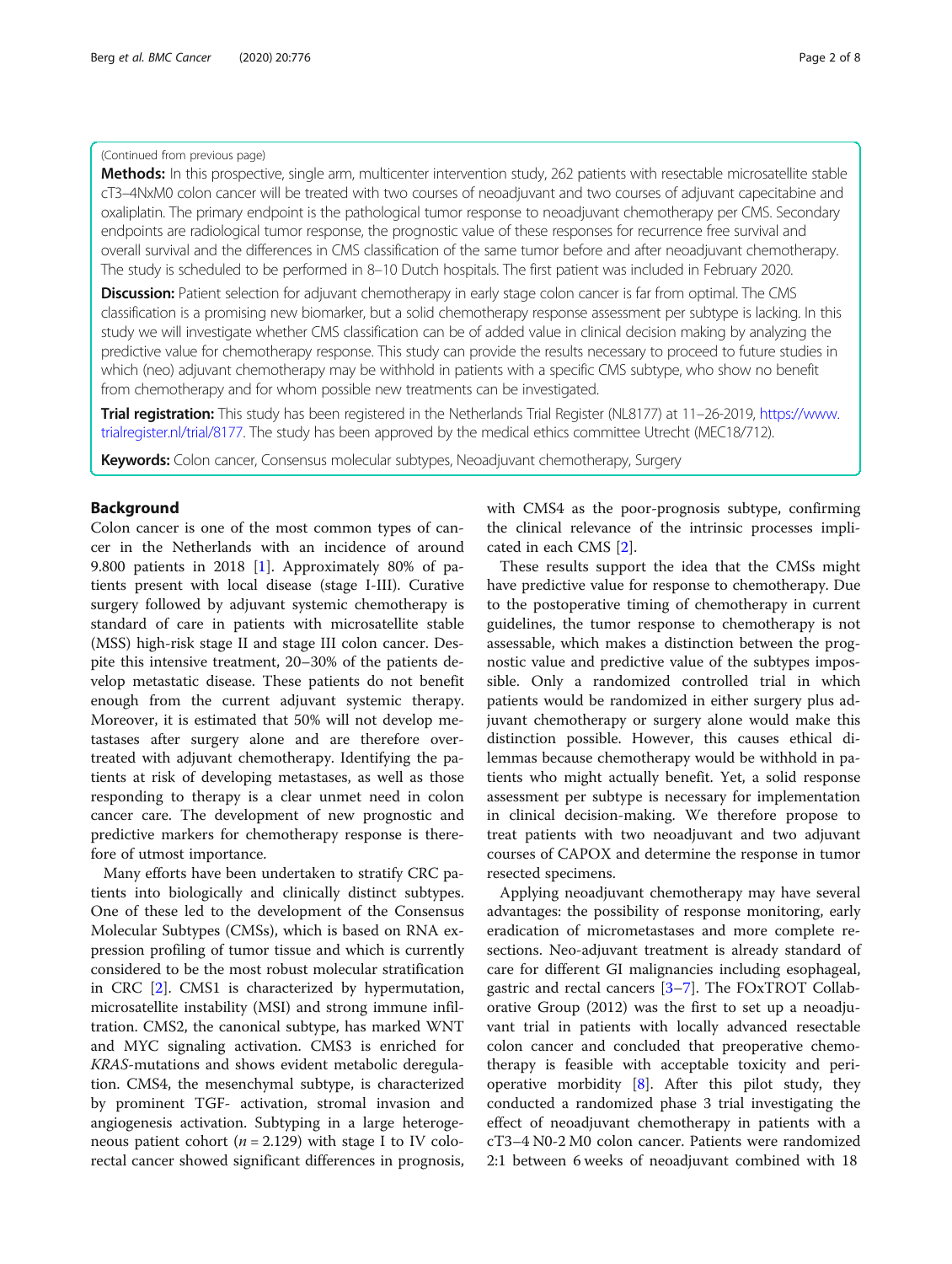weeks of adjuvant FOLFOX/CAPOX or 24 weeks of adjuvant FOLFOX/CAPOX. Neoadjuvant chemotherapy was safe with less major surgical complications, significant down-staging and a reduced risk of incomplete resection. Although the primary endpoint of the study (freedom from recurrent or persistent disease after 2 years) was not met, the risk of a recurrence after 2 years was reduced to 13.6% with peri-operative chemotherapy compared to 17.2% with adjuvant chemotherapy only  $(HR 0.75 (0.55-1.04), p = 0.08)$  [\[9](#page-6-0)].

In the proposed study we will investigate the predictive value of the CMS classification on chemotherapy response in a neoadjuvant setting, including pathological response and radiological response and their correlation with RFS and OS. This allows us to determine therapy efficacy in individual patients and per subtype.

# **Objective**

The primary aim of this study is the evaluation of the pathological tumor response to neoadjuvant systemic chemotherapy per CMS in patients with MSS high risk stage II and stage III colon cancer.

# Methods

# Study design

CONNECTION II is a prospective, multicenter interventional cohort study that will be performed as a substudy of the Prospective Dutch ColoRectal Cancer cohort (PLCRC). PLCRC is a nationwide cohort study of the Dutch Colorectal Cancer Group (DCCG), facilitating scientific research to improve the outcome and quality of life of patients with colorectal cancer [\[10](#page-6-0)]. We aim to include patients in 8–10 Dutch hospitals that participate in PLCRC.

In CONNECTION II patients with a MSS cT3– 4NxM0 colon tumor will be treated with two courses of neoadjuvant and two courses of adjuvant capecitabine and oxaliplatin (CAPOX) (Fig. 1 and Table [1\)](#page-3-0). The CMS classification will be determined on both the pretreatment biopsies and the resection specimen. At least 4 multi-region biopsies will be taken pre-treatment to ensure a sample with vital tumor and sufficient RNA

quality. Tumor response will be assessed on the resection specimen using the tumor response grading (TRG) system as proposed by Dworak et al. [[11](#page-6-0)]. Radiological response evaluation will be centrally performed by dedicated radiologists on sequential CT scans made at baseline and after two courses of neoadjuvant chemotherapy but before resection. Pathologists and radiologists will be blinded for the CMS classification.

Optionally, blood samples are taken for circulating tumor DNA (ctDNA) analysis and plasma storage at four time points: at baseline, after neoadjuvant treatment, after surgery and after completion of the adjuvant chemotherapy. Follow-up will be performed until 10 years post-surgery. Data on local recurrences, metastases and survival will be documented.

# Study population

Patients diagnosed with resectable cT3–4NxM0 colon cancer are eligible for the CONNECTION II trial. Baseline CT-scans of all patients will be reviewed by dedicated radiologists in the treating hospitals with special focus on tumor staging. MSI status will be determined on biopsy material to exclude patients with an MSI tumor [[12](#page-6-0)].

Patients are eligible when they meet the following criteria:

- Able and willing to provide written informed consent for the CONNECTION II study
- Informed consent signed for PLCRC components 'clinical data' and 'future studies'
- MSS based on pre-treatment biopsy by immunohistochemistry (IHC)
- Fit to undergo neoadjuvant chemotherapy with capecitabine + oxaliplatin and subsequent surgery judged by the primary treating physician
- Adequate bone marrow, liver and renal function

Patients will be excluded if any of the following criteria are met:

• Any other malignant disease within the preceding 5 years apart from non-melanotic skin cancer,

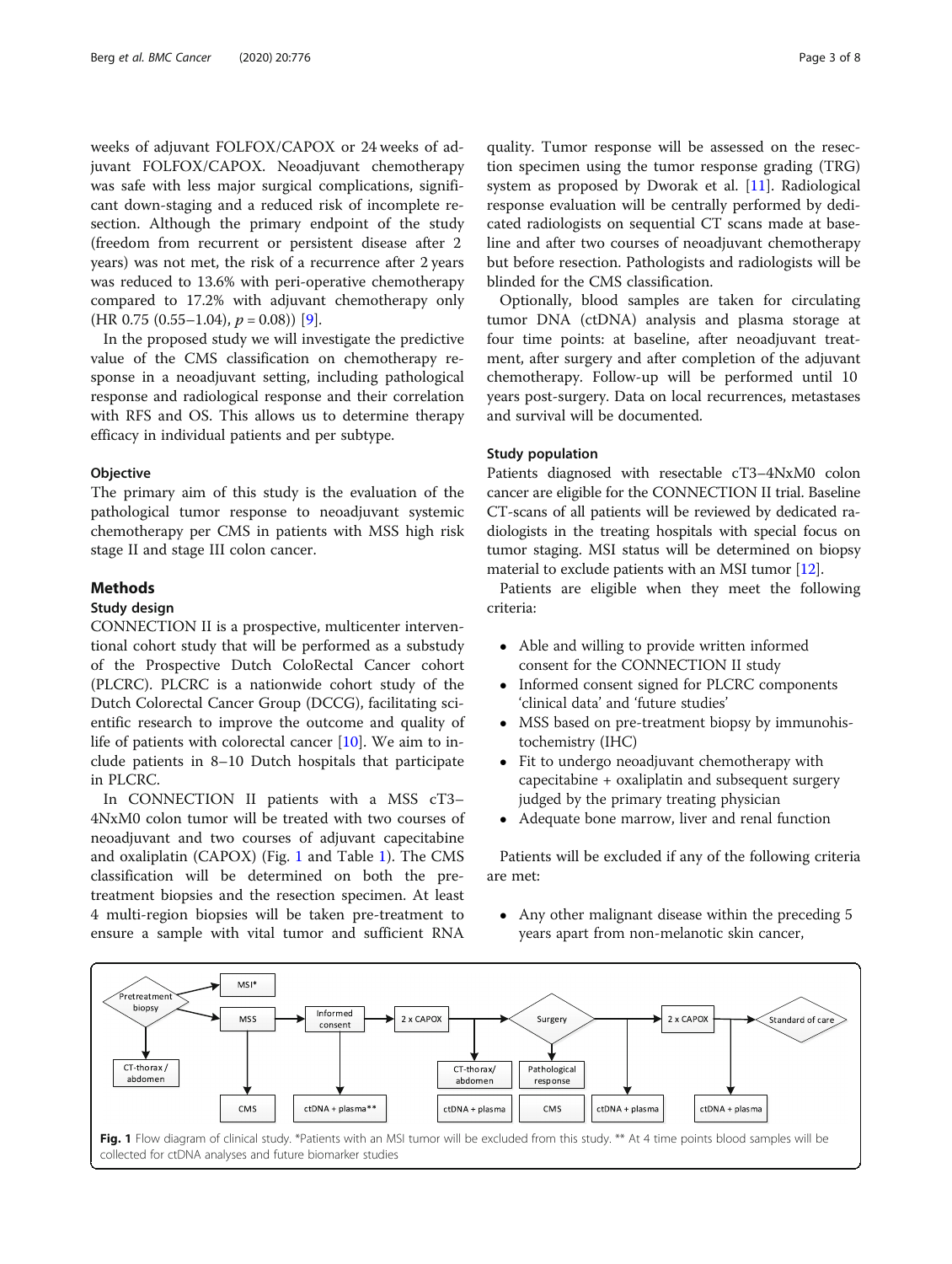# <span id="page-3-0"></span>Table 1 Study flowchart of clinical study

| $\overline{\phantom{a}}$<br>Study procedures<br>week | Inclusion | Neo-adjuvant<br>Chemotherapy |  |  |             |  |    |                         | Surgery |   |    |                 | Adjuvant Chemotherapy |    |    |     |    |  |    | Follow up |        |      |
|------------------------------------------------------|-----------|------------------------------|--|--|-------------|--|----|-------------------------|---------|---|----|-----------------|-----------------------|----|----|-----|----|--|----|-----------|--------|------|
|                                                      | < 0       |                              |  |  | $2 \t3 \t4$ |  | 56 |                         | 8       | 9 | 10 |                 | 12                    | 13 | 14 | 15  | 16 |  | 18 | 9         | 20     | - 21 |
| Check in- and exclusion                              | X         |                              |  |  |             |  |    |                         |         |   |    |                 |                       |    |    |     |    |  |    |           |        |      |
| Sign Informed Consent                                | X         |                              |  |  |             |  |    |                         |         |   |    |                 |                       |    |    |     |    |  |    |           |        |      |
| Blood withdrawal for $ctDNA + plasma$                | $x^a$     |                              |  |  |             |  |    | $\chi$<br>$\mathfrak b$ |         |   |    | Χ<br>$\epsilon$ |                       |    |    |     |    |  |    |           | Χ<br>d |      |
| CT-scan                                              | X         |                              |  |  |             |  |    | $x^f$                   |         |   |    |                 |                       |    |    |     |    |  |    |           |        |      |
| Surgery                                              |           |                              |  |  |             |  |    |                         | $x^g$   |   |    |                 |                       |    |    |     |    |  |    |           |        |      |
| <b>CAPOX</b>                                         |           | C1D1                         |  |  | C2D1        |  |    |                         |         |   |    |                 | C3D1<br>e             |    |    | C4D |    |  |    |           |        |      |
| Record medical history                               | $\times$  | X                            |  |  | $\mathsf X$ |  |    |                         |         |   |    |                 | X                     |    |    | X   |    |  |    |           |        |      |
| Document concomitant medication/<br>therapies        | X         | X                            |  |  | X           |  |    |                         |         |   |    |                 | X                     |    |    | X   |    |  |    |           |        |      |

<sup>a</sup>: blood withdrawal may be done at screening or immediately before cycle 1 day 1

<sup>b</sup>: blood withdrawal to be performed after cycle 2 week 3 and before surgery

<sup>c</sup>: blood withdrawal to be performed before cycle 3 day 1

<sup>d</sup>: blood withdrawal to be performed approximately 12 weeks after surgery

<sup>e</sup>: Cycle 3 day 1 should ideally start within 4–8 weeks after surgery, at the latest: 12 weeks after surgery for the latest after surgery

 $f:$  CT should be performed after completion of cycle 2 and before surgery

9: Surgery should ideally be performed 7–9 weeks after Cycle 1 day 1, but has to be performed 11 weeks after Cycle 1 day 1

carcinoma in situ and early stage disease with a recurrence risk of less than 5%

- Colonic obstruction that cannot be defunctioned by a stoma
- Pregnant or lactating women

# Main study parameter/endpoint

The primary endpoint is the pathological tumor response to neoadjuvant chemotherapy per CMS. The pathological response will be centrally scored on HE-stained slides from the resection specimen using the tumor response grading system according to Dworak [[13](#page-6-0), [14\]](#page-6-0). Based on results from the FOxTROT study, a good response will be defined as TRG2, TRG3 or TRG4; poor response as TRG1 or TRG0. The CMS classification will be determined on the pre-treatment biopsies and on the resection specimens. RNA will be isolated from FFPE material and analyzed on the nCounter SPRINT profiler, a reliable and robust platform for samples with degraded RNA such as FFPE samples [[12](#page-6-0), [15,](#page-6-0) [16\]](#page-6-0).

# Secondary study parameters/endpoints

- Additional pathological markers to assess the tumor response: the modified Ryan scheme (TRS) [\[13](#page-6-0)] and expression of Ki-67 and Caspase-3 and morphological cytostatic-cytotoxic effects on HE-stained tissue slides.
- Pathological response per TRG and TRS category separately for the different CMS subtypes.
- Radiological tumor response to neoadjuvant chemotherapy.
- Recurrence free survival (RFS) at two and three years. RFS is defined as the time elapsed between the diagnosis of the primary tumour and either the date of any recurrence of disease, time of death, or the date of the last follow-up visit at which a patient was considered to have no recurrence.
- Overall survival (OS) at five and ten years.
- Therapy-induced CMS differences.
- Prognostic and predictive value of cytotoxic lymphocytes (CytoLym) and cancer-associated fibroblasts (CAF) infiltration scores.
- Diagnostic accuracy of ctDNA measurements for monitoring treatment response to neoadjuvant treatment and detection of residual disease.
- Exploration of proteome profiles for monitoring treatment response to neoadjuvant treatment and detection of residual disease.
- Percentages of pathological complete (R0), pathological microscopic incomplete (R1) and pathologically macroscopic incomplete (R2) resections.
- Surgical complication rate (i.e. wound infections and anastomotic leak).

# Statistical analysis

# Primary study endpoint

The primary study endpoint is the pathological tumor response per CMS using the TRG system according to Dworak [\[11\]](#page-6-0). Pathologic tumor regression rates with corresponding 95% confidence intervals will be analyzed per CMS subgroup using the Wilson Method.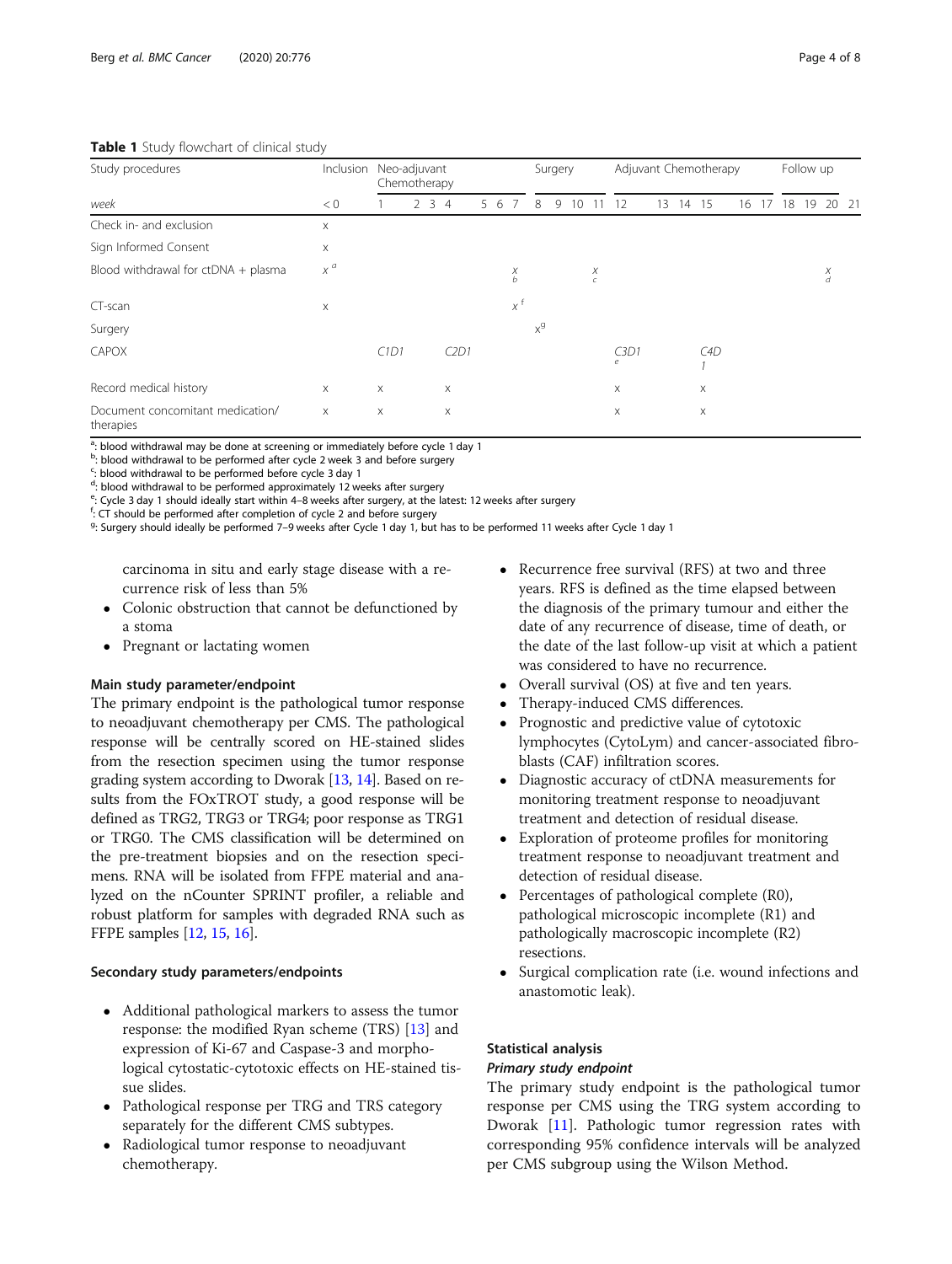# Secondary study endpoints

Categorical data (pathological tumor response according to the Modified Ryan scheme) are compared using Chisquare analysis or Fisher's exact test and are shown as numbers, relative and absolute rates. Continuous data (CytoLym and CAF infiltration scores, radiological tumor response, pathological response by percentage of Ki-67 and Caspase-3 positive neoplastic cells) are compared using non-parametric T-test or Mann-Whitney U test where appropriate and are shown as mean and standard deviation or median and interquartile range (25–75%). P-values are two-tailed and results < 0.05 are considered significant.

The OS at 5 and 10 years and RFS at 2 and 3 years will be calculated and depicted by means of the Kaplan Meier technique and will be compared using the (stratified) logrank test. Hazard ratios and 95% confidence intervals will be calculated with a (stratified) coxproportional hazard analysis. The RFS will be analyzed per CMS subgroup, per TRG and radiological response. All estimates will be accompanied by 95% confidence intervals.

# Sample size calculation

We based our sample size calculation on the desired precision with which we will be able to estimate the pathological response rates to neoadjuvant chemotherapy within each CMS subtype. This precision is quantified by the margin of error (the radius of the 95% confidence interval), which we set at a maximum of 15%. This margin of error is achieved with 35 patients in the least prevalent CMS subgroup, namely CMS3, and an anticipated 11 pathologic responses, yielding a response rate of 31% with a 95%CI of 19–48%. Based on the currently observed ratios of subtypes derived from the large consensus dataset after exclusion of the MSI tumors (which holds CMS1 tumors for most part) we will need a total of 209 MSS patients (CMS2 49%, CMS3 17%, CMS4 35%). With this sample size we anticipate maximum margins of error of 8.9, 14.7, and 10.3% for CMS2, CMS3, and CMS4 respectively, and 6.2% overall.

The above depends on the assumption that the response rates will not be higher than  $\sim$  30% within each CMS subgroup. If response rates will actually be closer to 50%, the maximum margin of error will increase.

The sample size hence indicates that for the analysis, 209 patients will be needed for whom follow-up and subtype is known. We expect a 25% loss in patients due to loss of follow-up, insufficient quality of the biopsy material or failure to faithfully assign patients to a subgroup based on the RNA expression profiles resulting in a total of 262 patients needed to have sufficient data for both the primary and secondary outcomes.

# Data collection and data management

Data collection and data management will be performed by the Netherlands Comprehensive Cancer Organization (IKNL). They have broad experience with continuous data collection based on high quality electronic case report forms (eCRFs) which guarantees complete and timely recording, handling and storage of data and documents. All local and central data managers are registered and the electronic database (TRIAS) is ISO certified. Data will be documented in line with 'Good Clinical Practice (GCP)' and Dutch legal requirements. Major violations of the protocol will be recorded.

# **Monitoring**

No data and safety monitoring board (DSMB) will be assigned, since patients are subjected to an intervention with a low postoperative morbidity that is already being performed in routine clinical practice. No interim analyses will be performed.

# Auditing

Independent monitoring of the study is performed by a qualified monitor of IKNL. The monitor plan is based on the judgement of the IRB that study participation is of low to moderate risk. Monitoring will be performed by investigating the electronic trial database and performing site visits. Each participating site will be visited at least once, with repeat visits to sites where performance is a concern. The quality assessment will focus on the safety, wellbeing and rights of the patients, the quality of the documented data in the eCRF and their traceability to source documents and the completeness of the regulatory binder. After each monitor visit, the trial monitor reports feedback to the project leader, study coordinator and local investigator.

# Adverse events

The treatment with CAPOX in this study is standard of care, therefore AE and SAE are not expected to be different. As both the treatment with CAPOX and the surgery are part of the standard of care, only two specific SAEs are defined which are possibly related to the adjusted study schedule. Information will be collected on patients who prematurely stop chemotherapy treatment and of patients who are not able to undergo planned surgery due to progressive disease/obstruction.

The following two SAEs will be reported:

- If the surgery has to be postponed for more than 8 weeks after the start of cycle 2 of CAPOX.
- If patients can not complete all the neoadjuvant chemotherapy courses.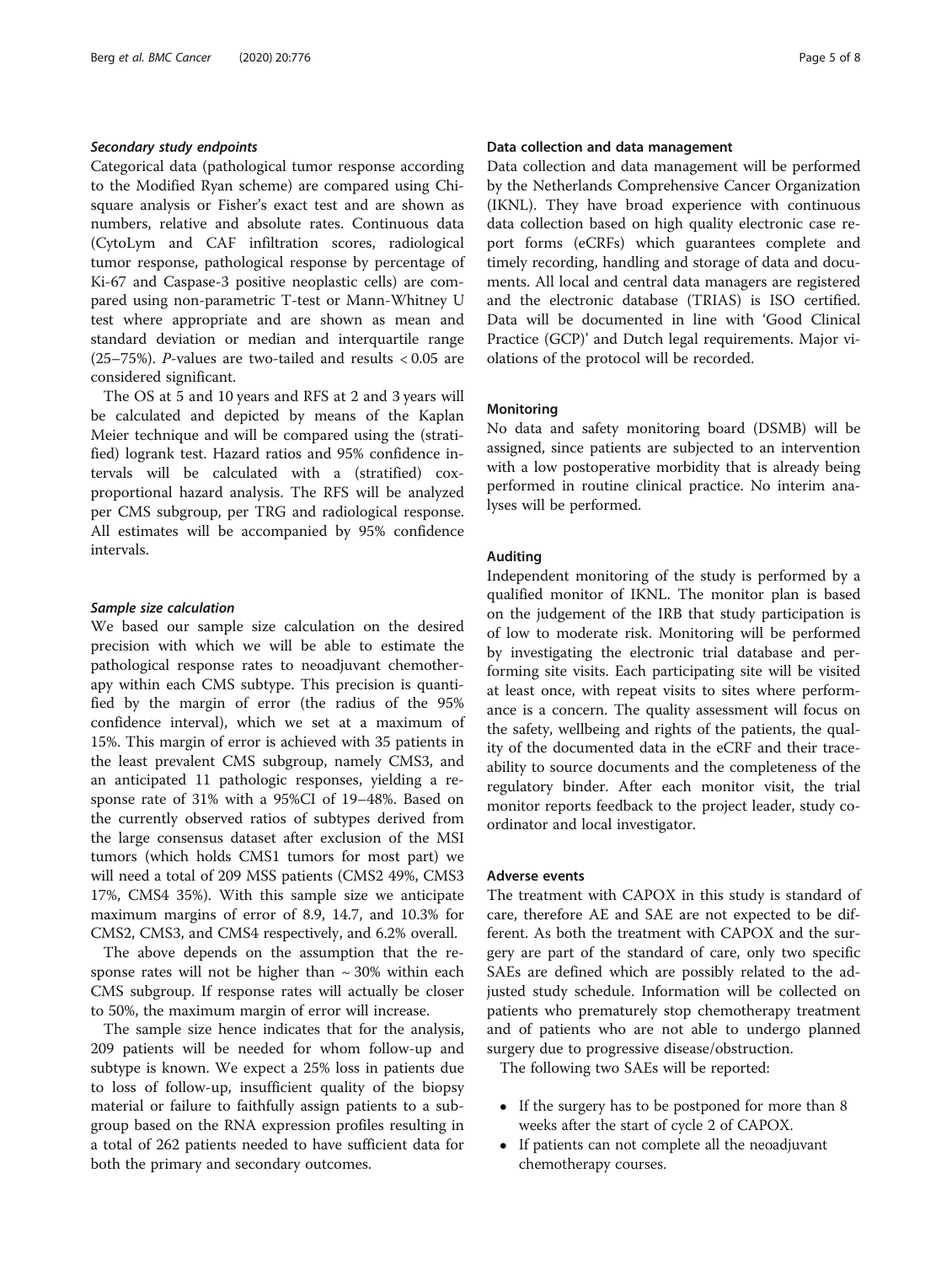The study coordinator will report these SAEs to the accredited Institutional Review Board (IRB) that approved the study protocol.

# **Discussion**

Colon cancer is one of the most common types of cancer in the Netherlands. The standard of care for patients with MSS high risk stage II and stage III colon cancer currently consists of surgery followed by systemic chemotherapy. Patient selection for adjuvant chemotherapy is still far from optimal. Approximately 50% would never develop metastases after surgery alone and is therefore over-treated with adjuvant chemotherapy. Moreover, 20–30% still develop metastatic disease despite this intensive treatment, leaving merely 15–30% that in fact benefit from adjuvant chemotherapy. This illustrates the evident need for additional predictive markers for chemotherapy benefit.

One potential marker is the CMS classification, which is based on the integration of six different molecular classification systems based on RNA expression profiling. The CMS classification divides CRC patients into four subtypes with distinctive biological features. Guinney et al. showed a clear relapse free survival and overall survival advantage for CMS1–3 compared to CMS4 in a heterogeneous patient cohort with stage I-IV CRC with divergent treatment schemes [[2\]](#page-6-0).

Besides the prognostic value, literature provides some support for a predictive value of CMS for response to systemic treatment. In a retrospective analysis of the NSABP C-07 trial on patients ( $n = 1033$ ) with stage III colon cancer, only CMS2 was associated with benefit from oxaliplatin treatment, patients with CMS4 tumors did not benefit from addition of oxaliplatin treatment [[14\]](#page-6-0). The mesenchymal subtype showed no benefit from 5-FU monotherapy compared to no systemic therapy in a non-randomized retrospective analysis of 222 stage III CRC patients [\[17\]](#page-7-0).

Although being a promising molecular marker, a solid chemotherapy response assessment per subtype has not been performed and it remains unknown whether the difference in long-term outcome between CMS1–3 and CMS4 originates from differences in prognosis or response to therapy.

This makes it impossible to know whether patients with the poor-prognosis subtype (CMS4) have an impaired survival due to the aggressive nature of the tumor or due to a limited response to chemotherapy. Therefore, it is unknown whether these patients should receive chemotherapy or not. This also holds true for the other subtypes. Although CMS1–3 show superior outcomes to CMS4, it is unknown whether this is due to a favorable tumor biology or due to a substantial response to chemotherapy. We therefore believe that a solid

chemotherapy response assessment per subtype is an important and essential step to distinguish between prognosis and prediction, and to incorporate the CMSs in clinical decision-making.

Administering neoadjuvant chemotherapy in the suggested study population was proven safe and feasible in the FOXTROT study [[8,](#page-6-0) [9\]](#page-6-0). Importantly, the pathological tumor response was evidently associated with recurrence free survival. Patients with a complete response (TRG4) developed no recurrences after 5 years of followup, compared to 26% of patients that showed no regression at all (TRG0) [[9\]](#page-6-0). This illustrates that the response to chemotherapy of the primary tumor may indeed be a reliable measurement for chemotherapy efficiency.

The primary endpoint of the proposed study is the pathological tumor response, which will be centrally scored using the TRG by Dworak, a highly reproducible scoring system which is often used and clinically meaningful [\[11](#page-6-0)]. Evidently, tumor response monitoring using histology requires invasive procedures. As a secondary endpoint, radiological response will be scored by a central board of radiologists and compared to the pathological tumor response to evaluate this noninvasive technique as a response modality. Both the histological and radiological response will be correlated to RFS and OS to assess their prognostic value.

The proposed neoadjuvant approach requires reliable clinical TNM staging to minimize the risk of overtreating patients with stage I or low risk stage II colon cancer. A meta-analysis analyzing the accuracy of T and N staging on CT imaging showed that T1–2 can be reliably distinguished from T3–4 (sensitivity 96% and specificity 70%), while nodal involvement is unreliable with a pooled sensitivity and specificity of 78 and 68% respectively  $[18]$  $[18]$ . Therefore, only T stage will be used to select patients. Second, only patients with an MSS status will be included which will be determined on the biopsies, following the latest recommendations of the update of the ESMO guideline to refrain from adjuvant chemotherapy in high-risk stage II MSI colon cancer patients as the possible clinical benefit is too low  $[19]$  $[19]$  $[19]$ . This was also seen in the FOxTROT trial, where MSI status was associated with a significantly higher rate of poor/no response (96% vs. 66%,  $p < 0.0001$ ) [\[20\]](#page-7-0). Using the proposed selection of patients with a MSS cT3–4NxM0 colon tumor, up to 26% of patients is estimated to be overtreated [[21,](#page-7-0) [22\]](#page-7-0).

Results from this study, in which we analyze both the pathological and radiological tumor response per CMS, will lead to improved patient stratification and clearer insight into which patients benefit from chemotherapy. This will allow us to identify the group of patients that receives chemotherapy appropriately and the group of patients that may not benefit from the current treatment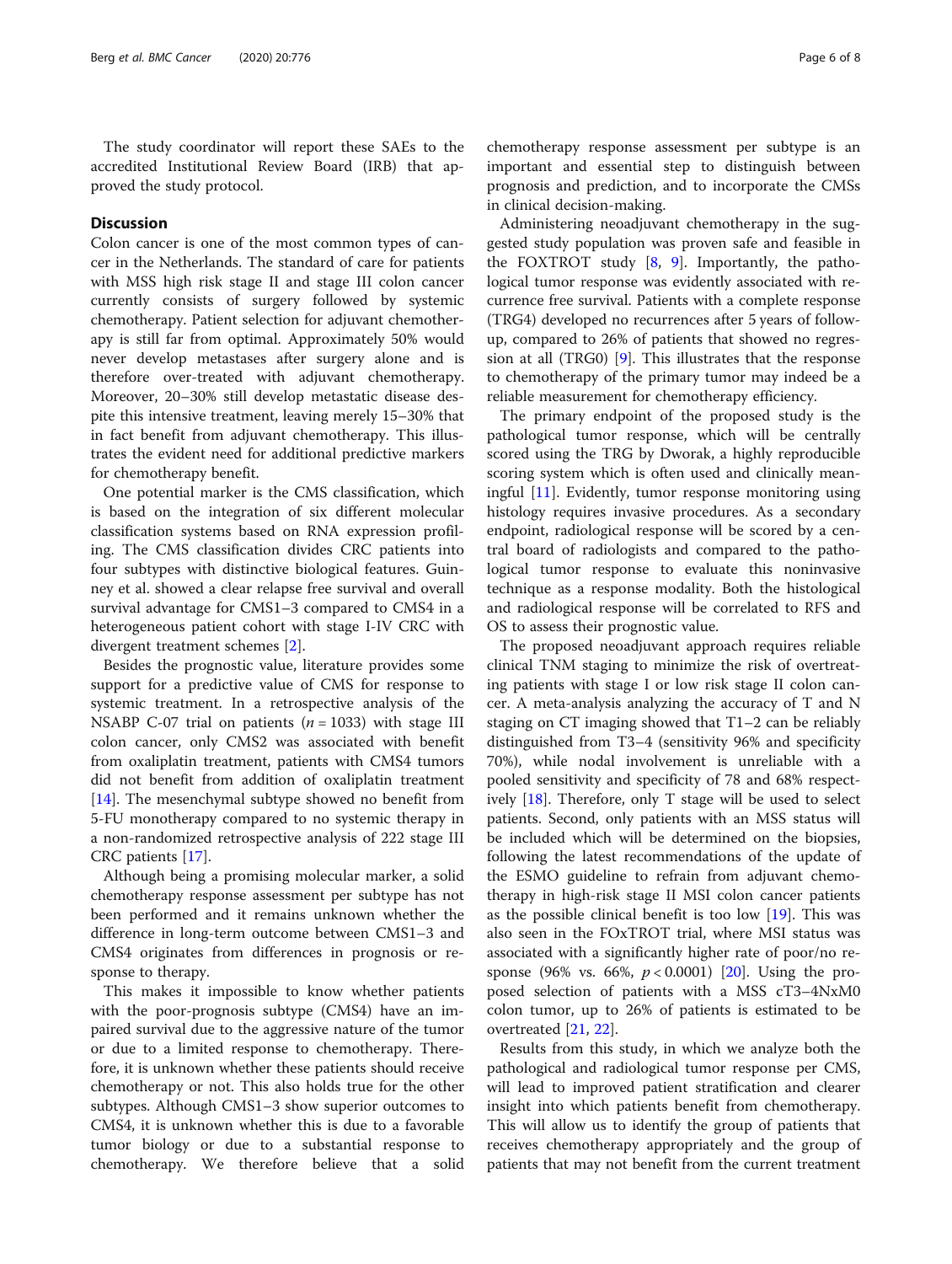<span id="page-6-0"></span>regimen. Future studies should focus on whether chemotherapy can be withheld in this patient group or on the development of new therapies to improve patient outcome.

#### Abbreviations

CAF: Cancer Associated Fibroblast; CAPOX: Capecitabin and Oxaliplatin; CMS: Consensus Molecular Subtype; ctDNA: Circulating Tumor DNA; CytoLym: Cytotoxic Lymphocytes; DCCG: Dutch Colorectal Cancer Group; ESMO: European Society of Medical Oncology; MEC: Medical Ethics Committee; MSI: Microsatellite Instable; MSS: Microsatellite Stable; OS: Overall Survival; PLCRC: Prospective Dutch ColoRectal Cancer cohort; RFS: Recurrence Free Survival; TRG: Tumor Response Grading

#### Acknowledgements

Not applicable.

#### Authors' contributions

IB: (1,2,3). SW: (1,2,3). JR: (1,2,3). GV: (1,2,3). RB1: (1,2,3). CJ: (1,2,3). SE: (1,2,3). DV: (1,3). MK1: (1,3). EH: (2,3). WG: (2,3). MO: (2,3). RB2: (2,3). JK: (1,2,3). JI: (1,2,3). JM: (1,2,3). MK2: (1,2,3). (1): Authors make substantial contributions to conception and design, and/or acquisition of data, and/or analysis and interpretation of data; (2): Authors participate in drafting the article or revising it critically for important intellectual content; (3): Authors give final approval of the version to be published. (4): Served as scientific advisor.

### Funding

The CONNECTION II trial is funded by the Dutch Cancer Society, Alpe d'HuZes. The Dutch Cancer Society is a non-profit society that funds cancer research and has had no direct influence in the structuring of the trial and will also not benefit financially from the outcome.

#### Availability of data and materials

The datasets used and/or analyzed during the current study are available from the principal investigator on reasonable request. Results will be communicated via PLCRC, presentations at international conferences and via publications in peer reviewed journals.

#### Ethics approval and consent to participate

The study has been approved by the medical ethics committee Utrecht (MEC18/712). The medical ethics committee Utrecht belongs to the UMC Utrecht and the Prinses Máxima Center. Reference number SL/rc/19/009541. The study will be conducted according to the principles of the Declaration of Helsinki (10th version, Fortaleza 2013) and in concordance with the Dutch Medical Research Improving Human Subjects Act (WMO) and other applicable guidelines, regulations and acts.

Authorships will be defined following the International Committee of Medical Journal Editors guidelines [\[23\]](#page-7-0).

The patients treating physicians, local investigator or research nurse of the participating hospitals will follow ICH-GCP and other applicable regulations in informing the patient and obtaining consent. This includes explaining the CONNECTION-II study to the patient, providing him/her with information such as the expected efficacy and possible side effects, and that refusal to participate will not influence further options for therapy. Before informed consent may be obtained, the investigator should provide the patient ample time and opportunity to inquire about details of the trial and to decide whether or not to participate in the trial. All questions about the trial should be answered to the satisfaction of the patient. Only after written informed consent, the patient will be included in this study. The inclusion has to take place shortly after diagnosis to prevent delay in treatment.

Patients are well informed that participation in voluntary and that they may withdraw at any point during the study.

#### Consent for publication

Not applicable.

### Competing interests

The authors declare that they have no competing interests.

### Author details

<sup>1</sup>Department of Surgery, Erasmus MC, University Medical Center Rotterdam, Rotterdam, the Netherlands. <sup>2</sup> Department of Medical Oncology, University Medical Center Utrecht, Utrecht University, Utrecht, the Netherlands. <sup>3</sup>Laboratory for Experimental Oncology and Radiobiology, Center for Experimental and Molecular Medicine, Cancer Center Amsterdam, Amsterdam UMC, University of Amsterdam, Meibergdreef 9, 1105, AZ, Amsterdam, The Netherlands. <sup>4</sup>Department of Pathology, Radboud University Medical Centre, Nijmegen, the Netherlands. <sup>5</sup>Oncode Institute, Amsterdam UMC, University of Amsterdam, Amsterdam, The Netherlands. <sup>6</sup>Netherlands Comprehensive Cancer Organisation, department of research, Utrecht, the Netherlands. <sup>7</sup>Department of Medical Oncology, Amsterdam UMC- location VUmc, Amsterdam, the Netherlands. <sup>8</sup>Julius Center for Health Sciences and Primary Care, University Medical Center Utrecht, Utrecht University, Utrecht, The Netherlands. <sup>9</sup>Department of radiology, The Netherlands Cancer Institute Amsterdam, The Netherlands. <sup>10</sup>Department of Surgery, University Medical Center Utrecht, Utrecht University, Utrecht, the Netherlands.

# Received: 15 May 2020 Accepted: 29 July 2020 Published online: 18 August 2020

### References

- 1. Nederlandse Kankerregistratie (NKR), IKNL. Retrieved from [www.iknl.nl/nkr](http://www.iknl.nl/nkr-cijfers)[cijfers,](http://www.iknl.nl/nkr-cijfers) in May 2020.
- Guinney J, Dienstmann R, Wang X, de Reynies A, Schlicker A, Soneson C, et al. The consensus molecular subtypes of colorectal cancer. Nat Med. 2015;21:1350–6.
- van Hagen P, Hulshof MC, van Lanschot JJ, Steyerberg EW, van Berge Henegouwen MI, Wijnhoven BP, et al. Preoperative chemoradiotherapy for esophageal or junctional cancer. N Engl J Med. 2012;366:2074–84.
- 4. Bosset JF, Mercier M, Triboulet JP, Conroy T, Seitz JF. Surgical resection with and without chemotherapy in oesophageal cancer. Lancet. 2002;360:1173–4 author reply 1175.
- 5. Cunningham D, Allum WH, Stenning SP, Thompson JN, Van de Velde CJ, Nicolson M, et al. Perioperative chemotherapy versus surgery alone for resectable gastroesophageal cancer. N Engl J Med. 2006;355:11–20.
- 6. Sebag-Montefiore D, Stephens RJ, Steele R, Monson J, Grieve R, Khanna S, et al. Preoperative radiotherapy versus selective postoperative chemoradiotherapy in patients with rectal cancer (MRC CR07 and NCIC-CTG C016): a multicentre, randomised trial. Lancet. 2009;373:811–20.
- 7. Roh MS, Yothers GA, Connell MJO, Beart RW, Pitot HC, Shields AF, et al. The impact of capecitabine and oxaliplatin in the preoperative multimodality treatment in patients with carcinoma of the rectum: NSABP R-04. J Clin Oncol. 2011;29:3503.
- 8. Foxtrot Collaborative G. Feasibility of preoperative chemotherapy for locally advanced, operable colon cancer: the pilot phase of a randomised controlled trial. Lancet Oncol. 2012;13:1152–60.
- 9. Matthew T, Seymour DM, and on behalf of the international FOxTROT trial investigators. FOxTROT: an international randomised controlled trial in 1052 patients (pts) evaluating neoadjuvant chemotherapy (NAC) for colon cancer. J Clin Oncol. 2019;37(15\_suppl):3504.
- 10. Coebergh van den Braak RRJ, van Rijssen LB, van Kleef JJ, Vink GR, Berbee M, van Berge Henegouwen MI, et al. Nationwide comprehensive gastrointestinal cancer cohorts: the 3P initiative. Acta Oncol. 2018;57:195–202.
- 11. Dworak O, Keilholz L, Hoffmann A. Pathological features of rectal cancer after preoperative radiochemotherapy. Int J Colorectal Dis. 1997;12:19–23.
- 12. Veldman-Jones MH, Brant R, Rooney C, Geh C, Emery H, Harbron CG, et al. Evaluating robustness and sensitivity of the NanoString technologies nCounter platform to enable multiplexed gene expression analysis of clinical samples. Cancer Res. 2015;75:2587–93.
- 13. Weissenberg E. TNM staging of colorectal carcinoma (AJCC). 8th ed; 2019.
- 14. Song N, Pogue-Geile KL, Gavin PG, Yothers G, Kim SR, Johnson NL, et al. Clinical outcome from Oxaliplatin treatment in stage II/III colon cancer according to intrinsic subtypes: secondary analysis of NSABP C-07/NRG oncology randomized clinical trial. JAMA Oncol. 2016;2:1162–9.
- 15. Lee J, Sohn I, Do IG, Kim KM, Park SH, Park JO, et al. Nanostring-based multigene assay to predict recurrence for gastric cancer patients after surgery. PLoS One. 2014;9:e90133.
- 16. Nielsen T, Wallden B, Schaper C, Ferree S, Liu S, Gao D, et al. Analytical validation of the PAM50-based Prosigna breast cancer prognostic gene